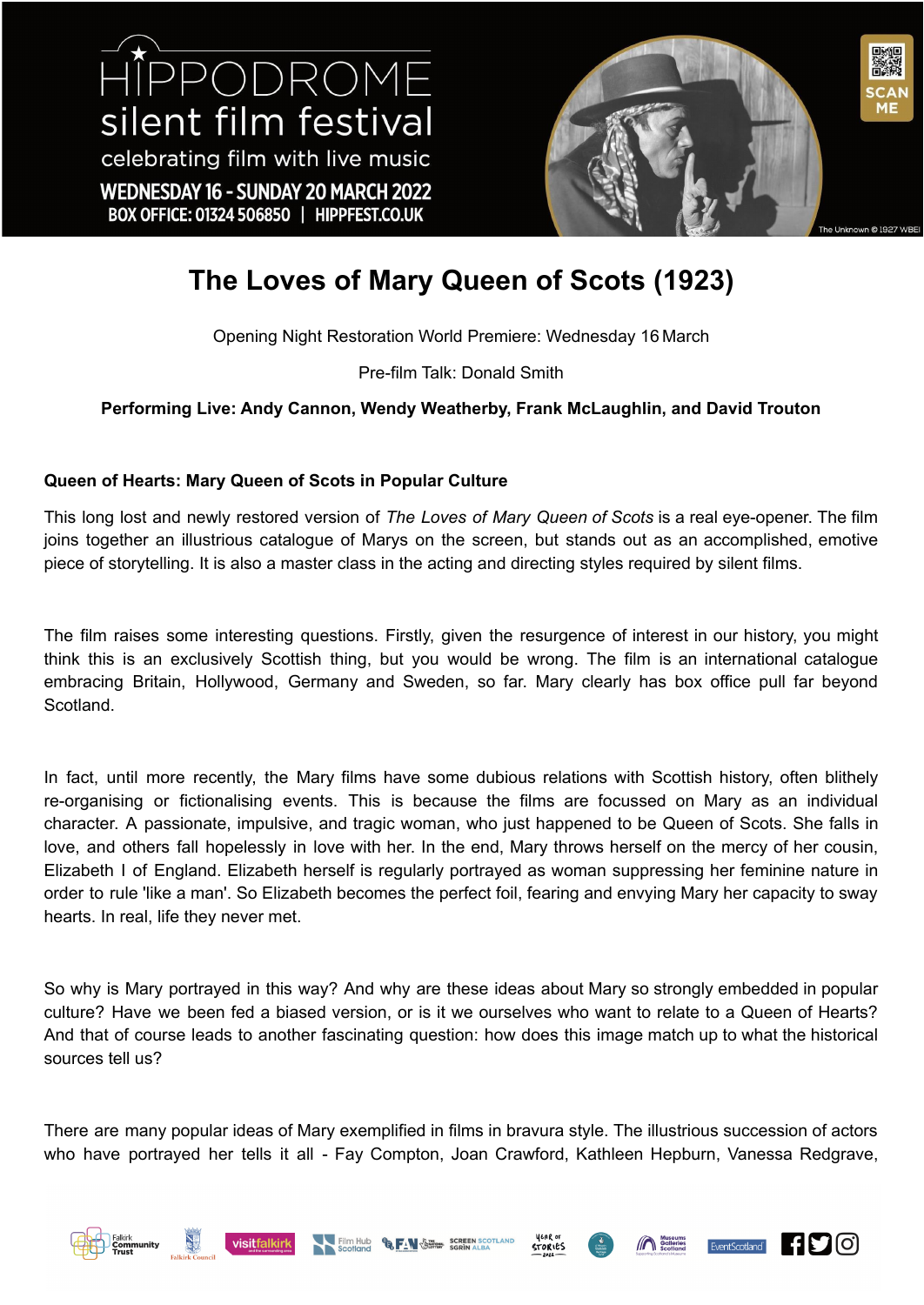# HIPPODROME silent film festival celebrating film with live music WEDNESDAY 16 - SUNDAY 20 MARCH 2022 BOX OFFICE: 01324 506850 | HIPPFEST.CO.UK



Saoirse Ronan…. But *The Loves of Mary Queen of Scots* stands out as an early masterpiece. It is a defining repository of emotive stories, that appear again and again in later films. The Queen of Hearts is put centre stage and given star treatment. There is I suggest nowhere better to begin our exploration of Mary Queen of Hearts, as generations have desired to know and love her. At the same time, this defining film is also an invitation for an alternative contemporary Mary to step out from the shadows, and be recognised in her own right.

Queen of Hearts: Mary Queen of Scots in Popular Culture is a pre-screening talk by Donald Smith which will celebrate the legend of the Scottish Queen. The event will take place at the Hippodrome and will be *live-streamed via YouTube with BSL interpretation and live captioning.*

#### **Notes on the Digital Restoration**

When acquired, what is thought to be the only surviving print of *The Loves of Mary Queen of Scots* was found to have "Vinegar Syndrome." This is a deterioration process which occurs in cellulose acetate-based films whereby the acetic acid within the film reel gives off an odour very like vinegar. Effected films shrink, become brittle and eventually form a solid mass, making preservation impossible.

The film was a 16mm print made in the early 1930s. It was in fairly good condition, except for this serious problem covering about a third of the reel. Luckily, the print had not started to shrink but it did have blobby silver deposits on the surface, making the original image very difficult to see. After having a print laboratory clean by the BFI, the film surface still had silver deposits. The cleaning seemed to have loosened some of the surface particles forming, and formed a white powder which in tests most could be polished off using specialist film-cloths. Many years ago, the laboratories had polishing machines which would be used to clean grubby copies and rejuvenate the print to prolong its life. Sadly, no laboratory or film specialist has any of this equipment anymore.

Most of the "Vinegar Syndrome" deposits could be removed just by hand buffing the surfaces. This process took over a six months but eventually, both sides of the print affected with the problem were systematically buffed just enough to remove the deposits but not enough to damage the delicate emulsion itself.

When the job was completed, the affected film was digitally rescanned by "The Film Room'" run by Jim Groom at Pinewood Studios who at two frames a second put the film through his film scanner. The film then had to be